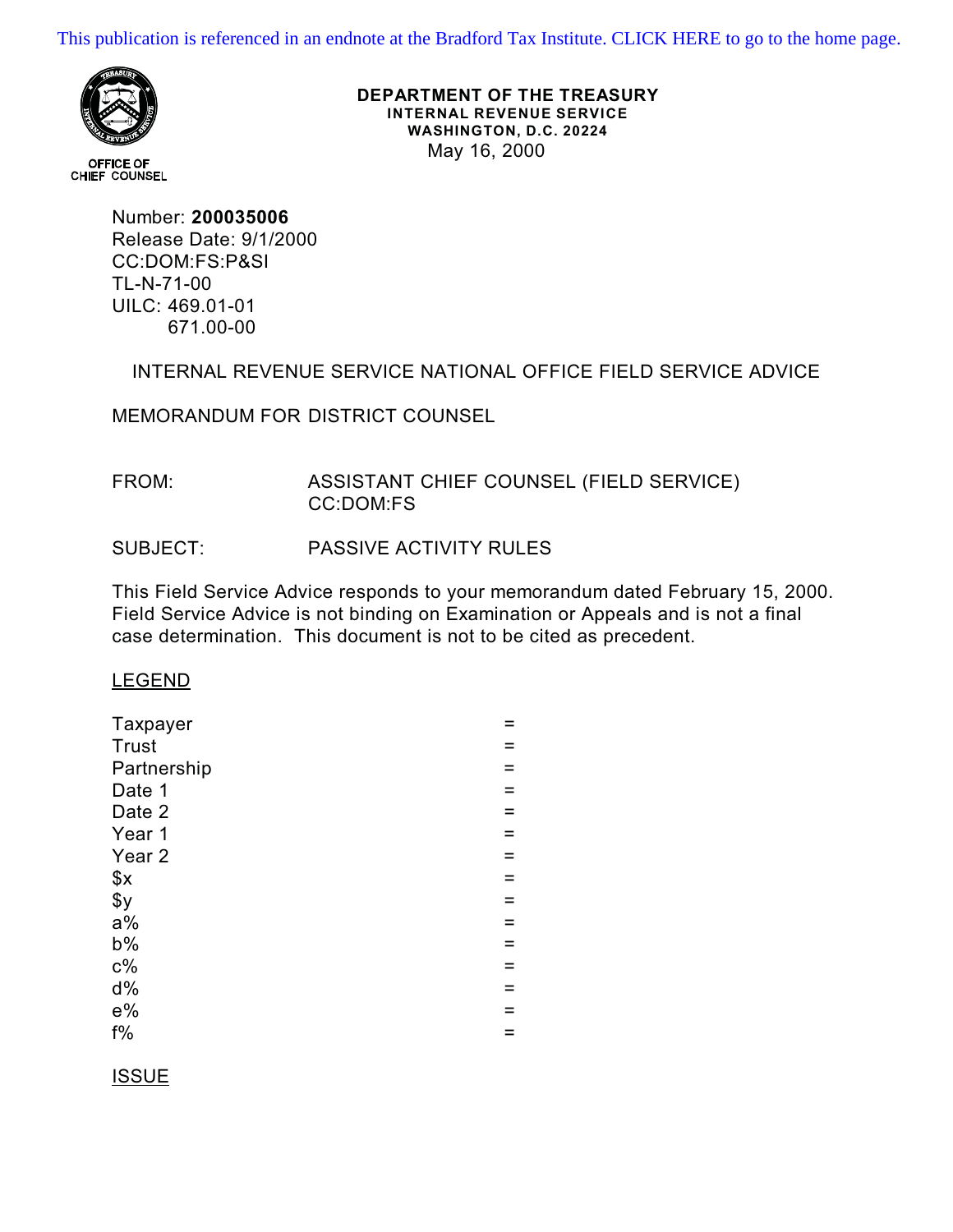Is Trust considered a separate entity from Taxpayer in determining material participation in Partnership for purposes of applying the passive activity loss and credit limitations of Internal Revenue Code § 469?

## **CONCLUSION**

No. Under the grantor trust provisions of sections 671 through 679, Taxpayer is treated as the owner of Trust and its assets. Accordingly, the passive activity loss and credit limitations of section 469 will be applied to the income, deductions, and credits from Trust's interest in Partnership at Taxpayer's individual level, not at the trust level.

# FACTS

Taxpayer is the grantor and co-trustee of Trust. On Date 1, Year 1, Taxpayer formed Partnership with Taxpayer and Trust as the sole partners. Taxpayer owned a a% general interest and a b% limited interest. Trust owned a c% general interest. During Year 2, Taxpayer assigned portions of his limited partnership interest to Trust, so that, on Date 2, Year 2, the Trust owned a d% limited interest in addition to the c% general interest. Based upon your incoming request, we are to presume that Taxpayer materially participated in the activities of the Partnership.

On its Year 2 Form 1065, Partnership reported an ordinary loss of \$x and a rental loss of \$y. Schedules K-1 were attached showing two partners, Trust and Taxpayer. The income and losses were allocated  $e\%$  ( $c\% + d\%$ ) to Trust and  $f\%$ (100% - e%) to Taxpayer.

Based upon your incoming request, we are to presume that Trust is a grantor trust as defined in sections 671 through 677.

### LAW AND ANALYSIS

Section 469 generally disallows passive activity losses and passive activity credits for taxpayers described in section 469(a)(2). In general, a passive activity is any activity involving the conduct of a trade or business in which the taxpayer does not materially participate, or any activity involving a rental activity, without regard to whether the taxpayer participates in such activity. Section 469(c).

Taxpayers subject to the passive activity loss and credit limitations include, among others, any individual, estate, or trust. Section 469(a)(2). Treas. Reg. § 1.469- 1T(b)(2) clarifies that this rule does not apply to trusts or portions of trusts described in section 671. A trust described in section 671 is a trust whereby the grantor (or another) retains certain controls over the trust income, corpus, or both, to such an extent that the grantor (or another) will be treated as the owner of the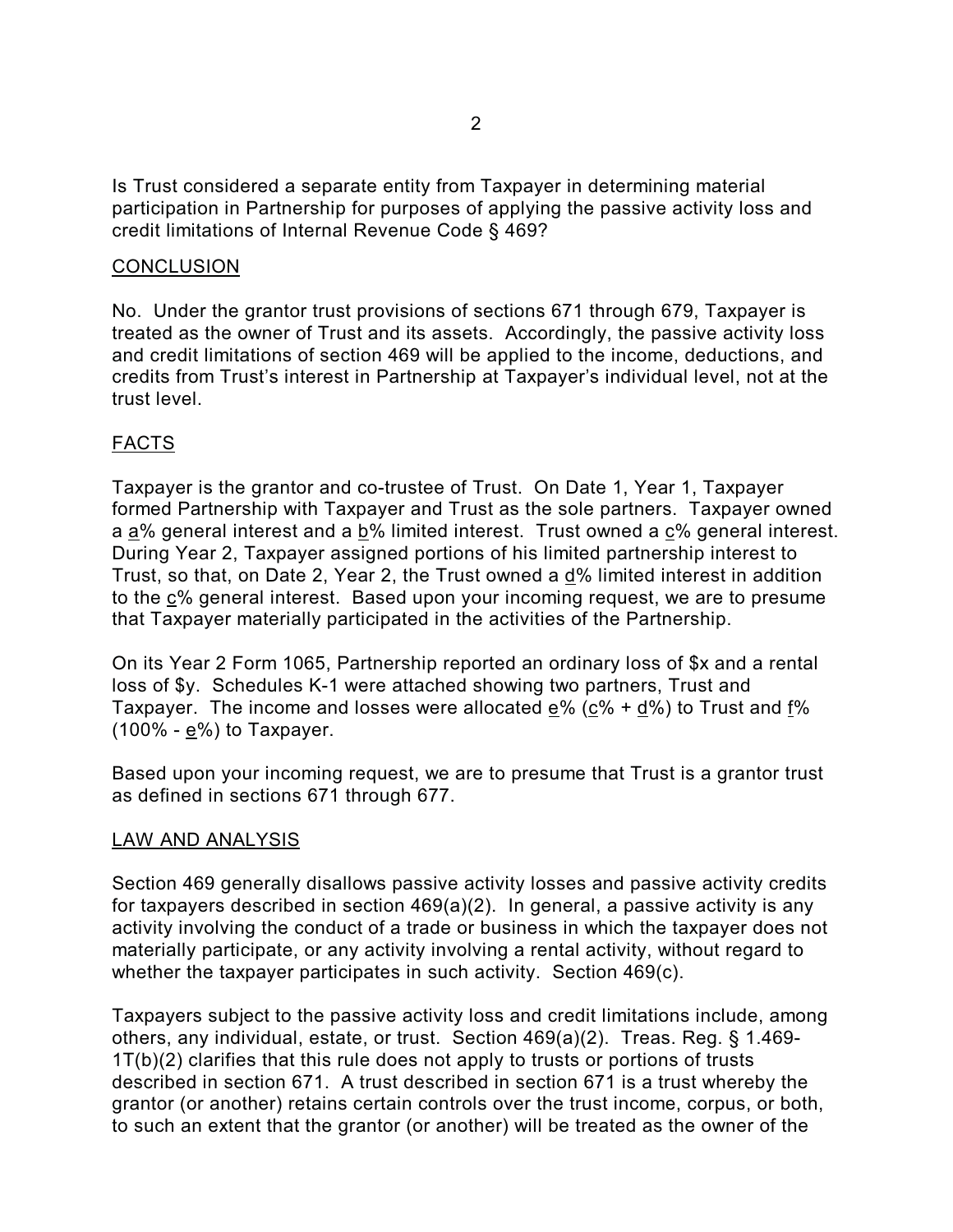trust property and income or a portion thereof, for federal income tax purposes. See sections 671-679.

Section 671 and the regulations interpreting that section provide that when a grantor is treated as wholly owning a trust, the grantor must take into account in computing his income tax liability all of the trust's items of income, deduction, and credit as though the trust had not been in existence during the period the grantor is treated as the owner. Treas. Reg. § 1.671-3(a)(1). When a grantor or other person is treated as the sole owner of a trust for federal income tax purposes under section 671, that person is treated as the owner of all of the trust's assets. See Estate of O'Connor v. Commissioner, 69 T.C. 165, 174 (1977) ("When a grantor or other person has certain powers in respect of trust property that are tantamount to dominion and control over such property, the Code "looks through" the trust form and deems such grantor or other person to be the owner of the trust property and attributes the trust income to such person.").

The rule in Treas. Reg. § 1.469-1T(b)(2) excepting grantor trusts (within the meaning of section 671) from the application of section 469 is consistent with the treatment of the grantor (or other person) under section 671 as the owner of the trust's assets. Under the grantor trust rules, the grantor (or another) is treated as the owner of the trust's assets and takes into account the trust's items of income, deduction, and credit. As an individual, the grantor is subject to section 469. Accordingly, it is appropriate that the passive activity rules of section 469 are applied to the trust's income, deductions, and credits on the individual level of the grantor or other person treated as the owner. See S. Rep. No. 99-313, at 735, n.21 (1986) ("In the case of a grantor trust, however, material participation is determined at the grantor rather than the entity level."). See also, Staff of the Jt. Comm. on Taxation, 99<sup>th</sup> Cong., General Explanation of the Tax Reform Act of 1986, at 242, n. 33 (1987).

Based upon the facts as presented in your incoming request, we are to presume Trust is a grantor trust within the meaning of section 671. Accordingly, Taxpayer is treated as the owner of Trust for federal income tax purposes. As the owner of Trust, Taxpayer is treated as the owner of all of Trust's property, including Trust's partnership interest. See also, Madorin v. Commissioner, 84 T.C. 667 (1985) (finding that the grantor trust provisions result in the grantor's being treated as the owner of the partnership interest held by the trust). Accordingly, the deductions and credits attributable to Trust's interest in Partnership are subject to the limitations of section 469 on Taxpayer's individual level. In your incoming request, you noted we are to presume that Taxpayer materially participated in the partnership. Based on this presumption, to the extent Partnership generated trade or business losses (as opposed to rental), such losses reported by Taxpayer that are attributable to Trust's interest in Partnership would not be subject to the passive loss and credit limitations of section 469.